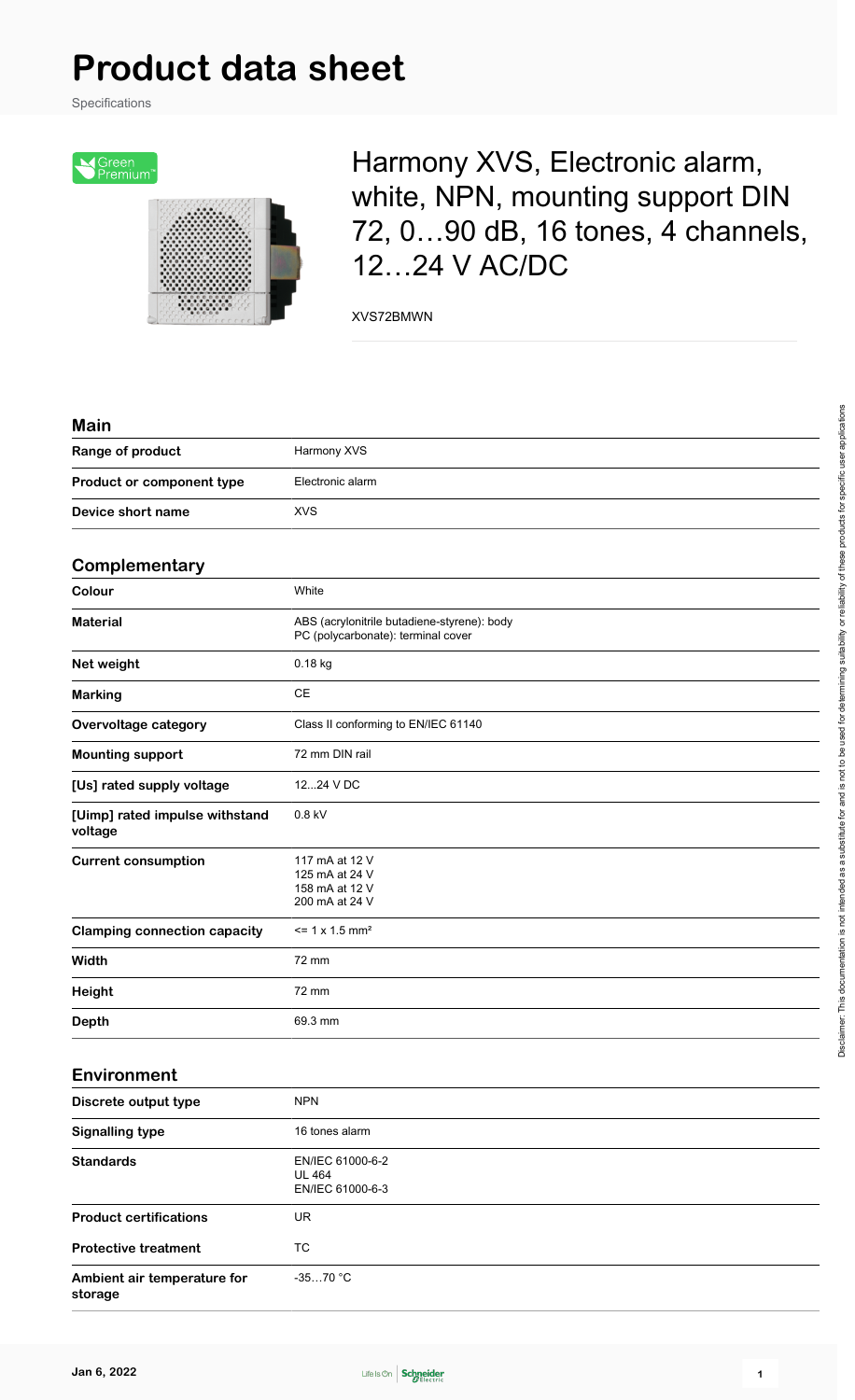| Ambient air temperature for<br>operation | $-1050 °C$                                      |
|------------------------------------------|-------------------------------------------------|
| IP degree of protection                  | Panel mounted: IP54 conforming to EN/IEC 60529  |
| Noise level                              | 090 dB (continuous or intermittent tone) at 1 m |

## **Packing Units**

| Unit Type of Package 1              | <b>PCE</b>      |
|-------------------------------------|-----------------|
| Number of Units in Package 1        | 1               |
| Package 1 Weight                    | 264 g           |
| Package 1 Height                    | 10.4 cm         |
| Package 1 width                     | 9.4 cm          |
| Package 1 Length                    | 9.4 cm          |
| <b>Unit Type of Package 2</b>       | S <sub>03</sub> |
| <b>Number of Units in Package 2</b> | 16              |
| Package 2 Weight                    | 4.937 kg        |
| Package 2 Height                    | 30 cm           |
| Package 2 width                     | 30 cm           |
| Package 2 Length                    | 40 cm           |
| Unit Type of Package 3              | PAL             |
| <b>Number of Units in Package 3</b> | 128             |
| Package 3 Weight                    | 34.048 kg       |
| Package 3 Height                    | 60 cm           |
| Package 3 width                     | 80 cm           |
| Package 3 Length                    | 128 cm          |

## **Offer Sustainability**

| Sustainable offer status          | Green Premium product                                                                                                                                                                                                                                 |
|-----------------------------------|-------------------------------------------------------------------------------------------------------------------------------------------------------------------------------------------------------------------------------------------------------|
| <b>REACh Regulation</b>           | <b>REACh Declaration</b>                                                                                                                                                                                                                              |
| <b>EU RoHS Directive</b>          | Pro-active compliance (Product out of EU RoHS legal scope)<br><b>EU RoHS Declaration</b>                                                                                                                                                              |
| <b>Mercury free</b>               | Yes                                                                                                                                                                                                                                                   |
| <b>RoHS</b> exemption information | <b>Yes</b>                                                                                                                                                                                                                                            |
| <b>China RoHS Regulation</b>      | <b>China RoHS declaration</b>                                                                                                                                                                                                                         |
| <b>Environmental Disclosure</b>   | <b>Product Environmental Profile</b>                                                                                                                                                                                                                  |
| <b>Circularity Profile</b>        | End of Life Information                                                                                                                                                                                                                               |
| California proposition 65         | WARNING: This product can expose you to chemicals including: Lead and lead compounds, which<br>is known to the State of California to cause cancer and birth defects or other reproductive harm. For<br>more information go to www.P65Warnings.ca.gov |

#### **Contractual warranty**

**Warranty** 18 months